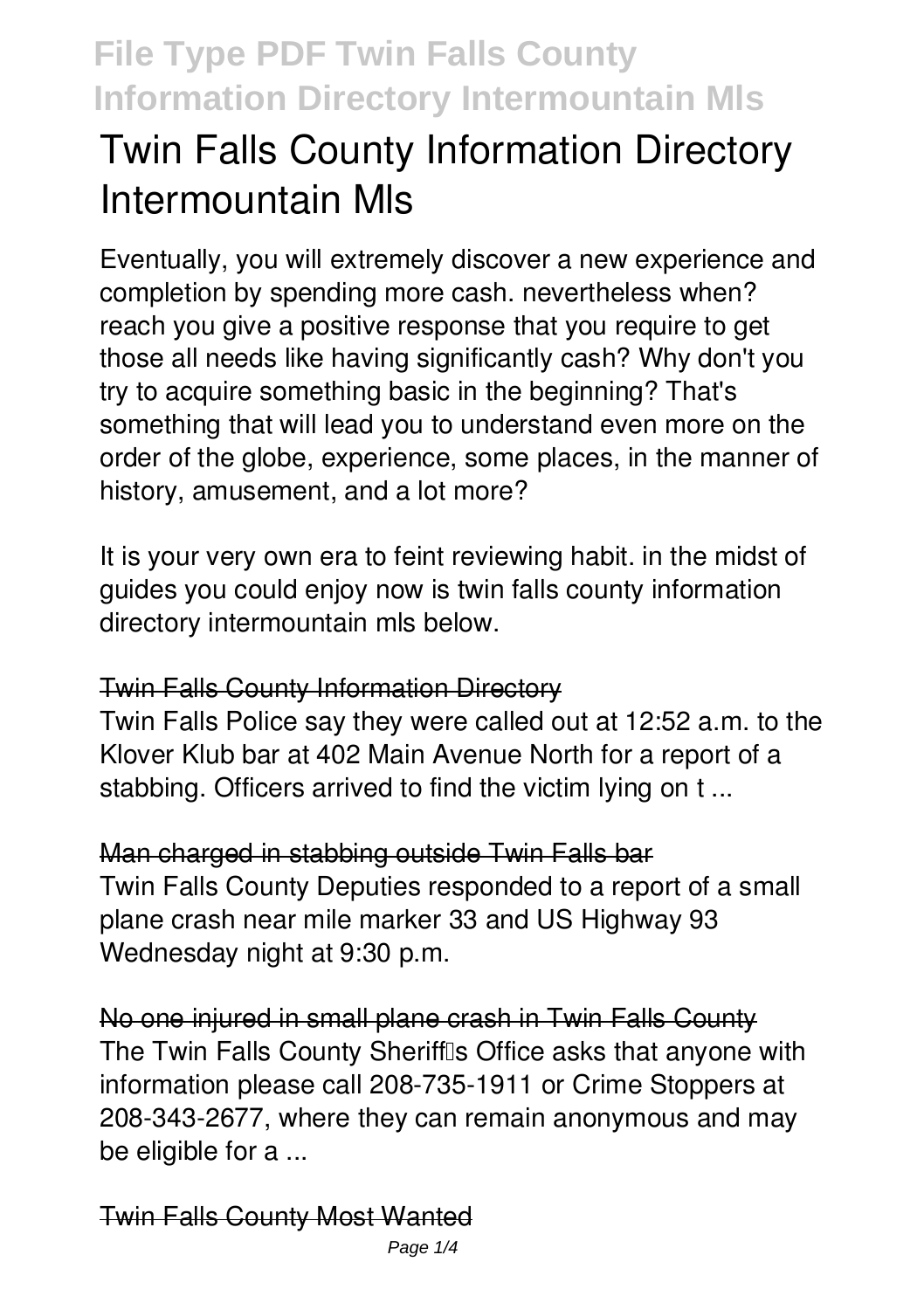A judge agreed Wednesday to delay sentencing for the man convicted of killing University of Iowa student Mollie Tibbetts after defense lawyers said they needed time to ...

Judge delays sentencing after twists in Iowa woman's killing R, Idaho (KLIX)-A small aircraft crashed and ended on its top south of Filer Wednesday evening. Images shared on social media show a small single engine aircraft on its top, but intact. Twin Falls ...

### Small Plane Crashes in Twin Falls County

Blaine County has moved to a new plan for assessing and responding to the risk to public health posed by COVID-19.

#### County using new COVID-19 risk plan

Gov. Cuomo announced that all New Yorkers enrolled in the Supplemental Nutrition Assistance Program will receive the maximum allowable level of food benefits for ...

### \$200 million available in food assistance for New Yorkers in July, according to Governorls office

A little before 10 p.m. on Wednesday, emergency crews responded to a small plane crash in rural Twin Falls County. The incident happened along milepost 33 on Highway 93, about six miles north of ...

Crews respond to small plane crash in Twin Falls County THIS IS A LIST of residential burglaries, stolen vehicles and vehicle break-ins in Maui County reported to the ... time of occurrence of the crimes. The information is compiled by the Maui Police ...

#### Crime Watch

He has convictions for grand theft by possession in Minidoka<br>————————————————————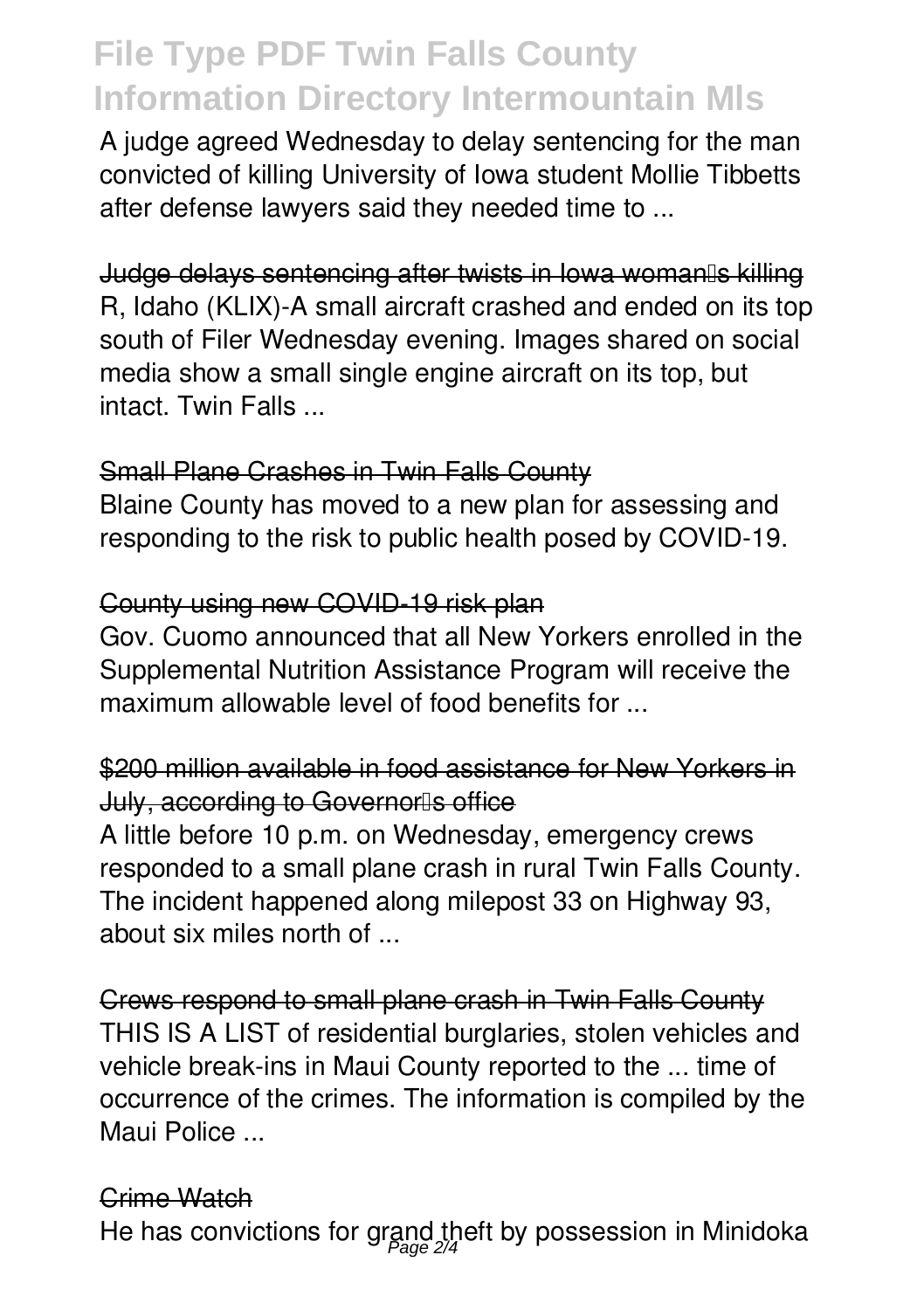County, and attempting to elude a peace officer and receiving/transferring stolen vehicles in Twin Falls County. He was to be eligible ...

### Prison officials seek inmate who walked away from Canyon County job site

For more information, contact the club at 518-943-0302. Next up on the NEWGA schedule will be the Gail Purdy Best Two of Four Championship July 19 at Glens Falls CC. Local pros from the NENY PGA ...

### Down the Fairway: Glens Falls Country Club sees three holein-ones in one day

Residents of Spitzer Lake near Clitherall, about 30 miles south of Fergus Falls, have been battling high water for years. Even with drier conditions holding sway over much of the region this spring ...

### Despite drought, Otter Tail County lake continues flooding properties, roads

Crestwood Equity Partners LP (NYSE: CEQP) (ICrestwoodI) and Consolidated Edison, Inc. (NYSE: ED) (ICon EdisonII) today announced the successful divestiture of the subsidiaries of Stagecoach Gas ...

### Crestwood and Con Edison Announce Closing of Stagecoach Gas Services Divestiture

Co-team leader of Catskills' Twin Cloves Technical Rescue Team, Stephen Tuomey, said they receive between 15 and 18 calls for Kaaterskill Falls alone ... with the Green County Sheriffls office ...

Dangerous Hudson Valley hikes that call for common sense and caution